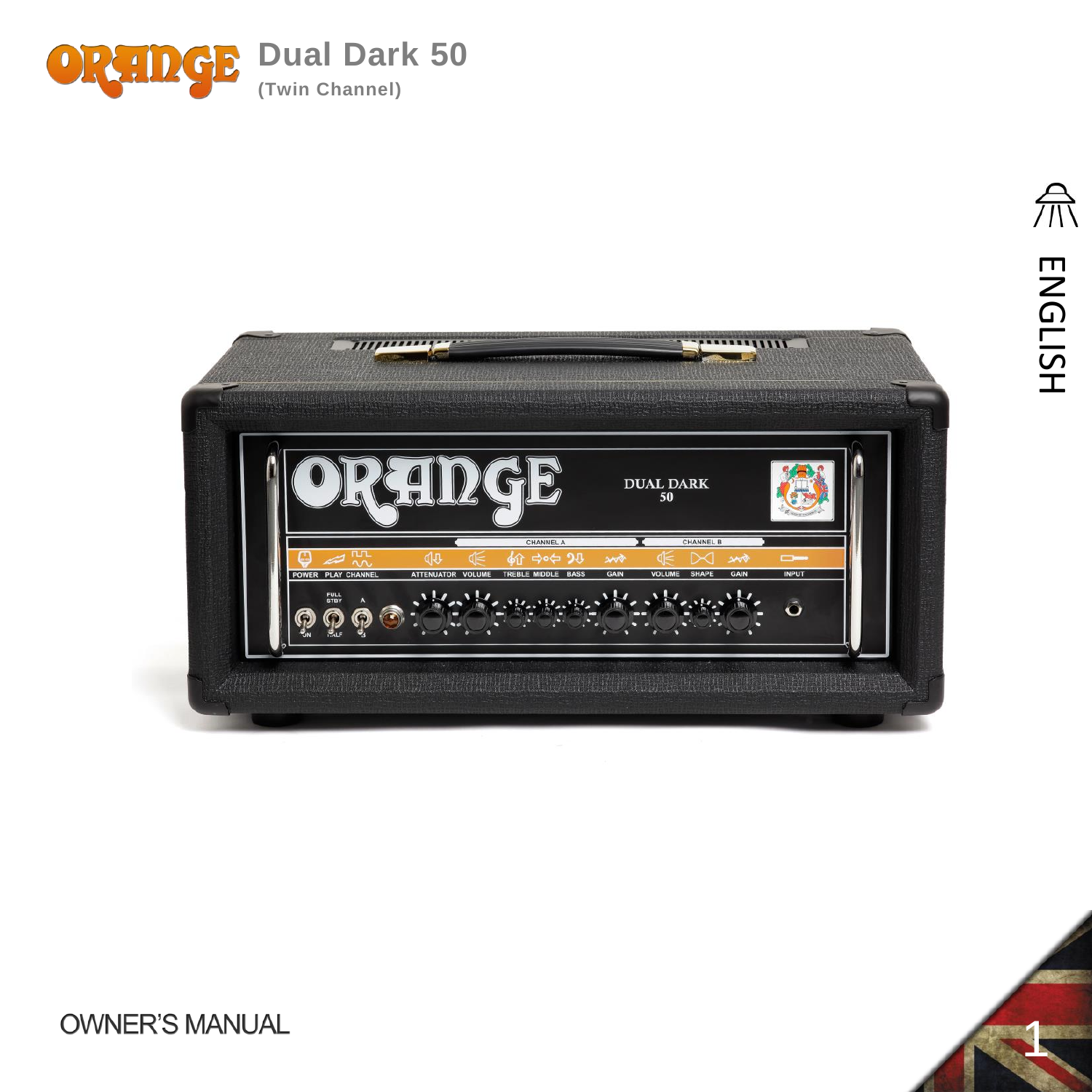

# THANK YOU!

Thank you for choosing Orange. You are now a member of the 'Legendary British Guitar Amplifier' owners club!

Since 1968 when the company was founded, Orange has been a pioneering force in the guitar amplification industry. Today, with a team of the world's finest amplifier engineers, Orange continues to push back the boundaries of conventional valve amplifier design.



Our commitment to craftsmanship and quality control has allowed our amplifiers to stand the test of time, giving their owners as much pleasure now, as the day they were bought. To maintain this level of excellence, each Orange amplifier is put through many rigorous test procedures before leaving the factory.

The warmth, tonal quality and rich harmonics generated by a valve amplifier cannot be reproduced by 'artificial' means. Many guitarists have reached the same conclusion: neither the transistor nor microchip is a suitable alternative to valve technology.

This booklet contains valuable technical and safety information Please take the time to read this manual as the information may enhance the sound and performance of your amplifier. We are confident that you will be delighted with your new purchase and that it will provide you with many years of enjoyment.



ENGLISH

**ENGLISH**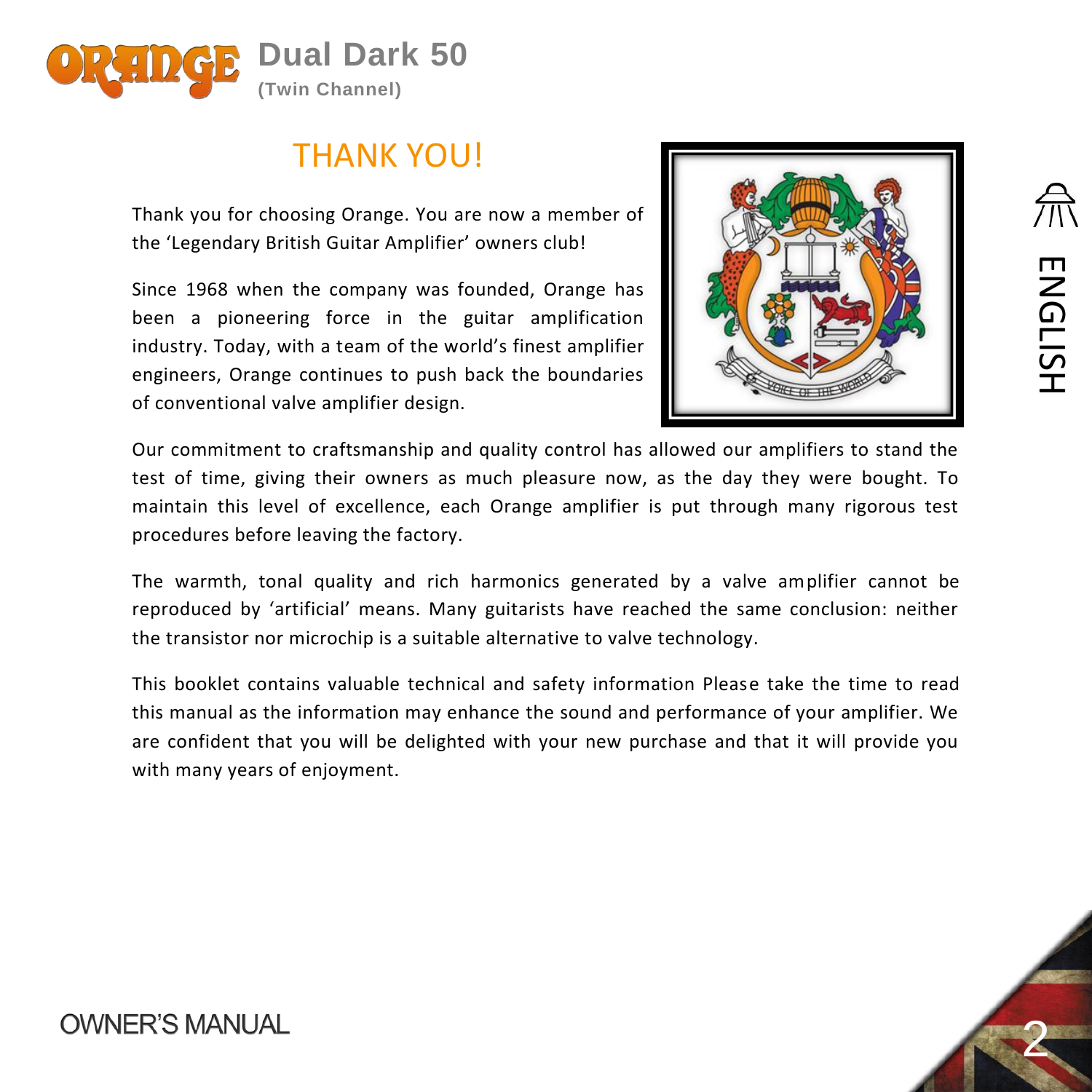

# **CONTENTS**

**The contents of this owner's manual may be subject to change without notice. The latest version is available for download on the official Orange Amplification website: <http://www.orangeamps.com/support/downloads/>**

3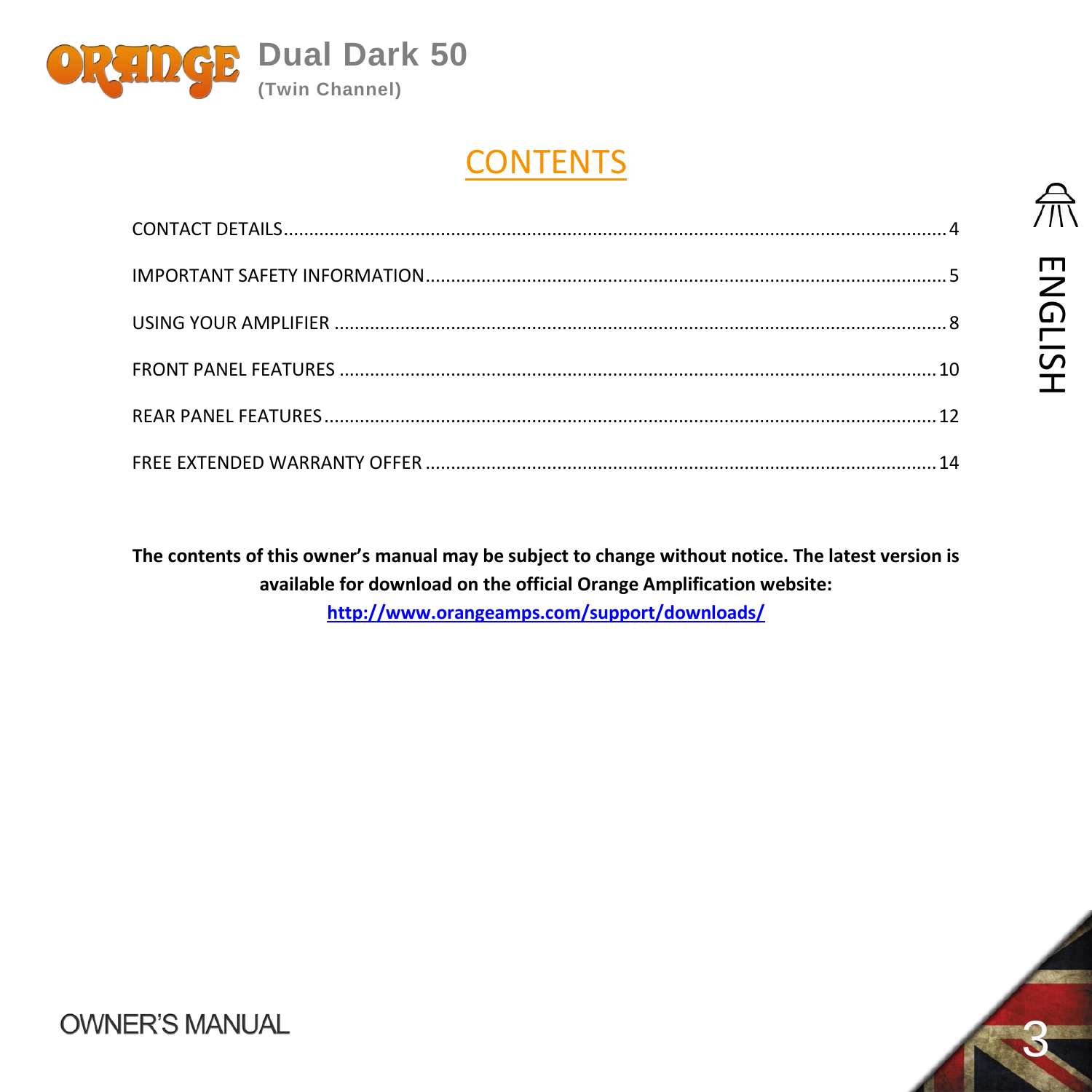<span id="page-3-0"></span>

# CONTACT DETAILS

#### **Global Headquarters**

Orange Amplification OMEC House 108 Ripon Way Borehamwood Hertfordshire WD6 2JA ENGLAND

Tel: +44 20 8905 2828 Fax: +44 20 8905 2868 [info@omec.com](mailto:info@omec.com)

**Orange USA** 2065 Peachtree Industrial Ct. Suite 208 Atlanta, GA 30341 USA

> Tel: 1-404-303-8196 Fax: 1-404-303-7176 [info@orangeusa.com](mailto:info@orangeusa.com)

4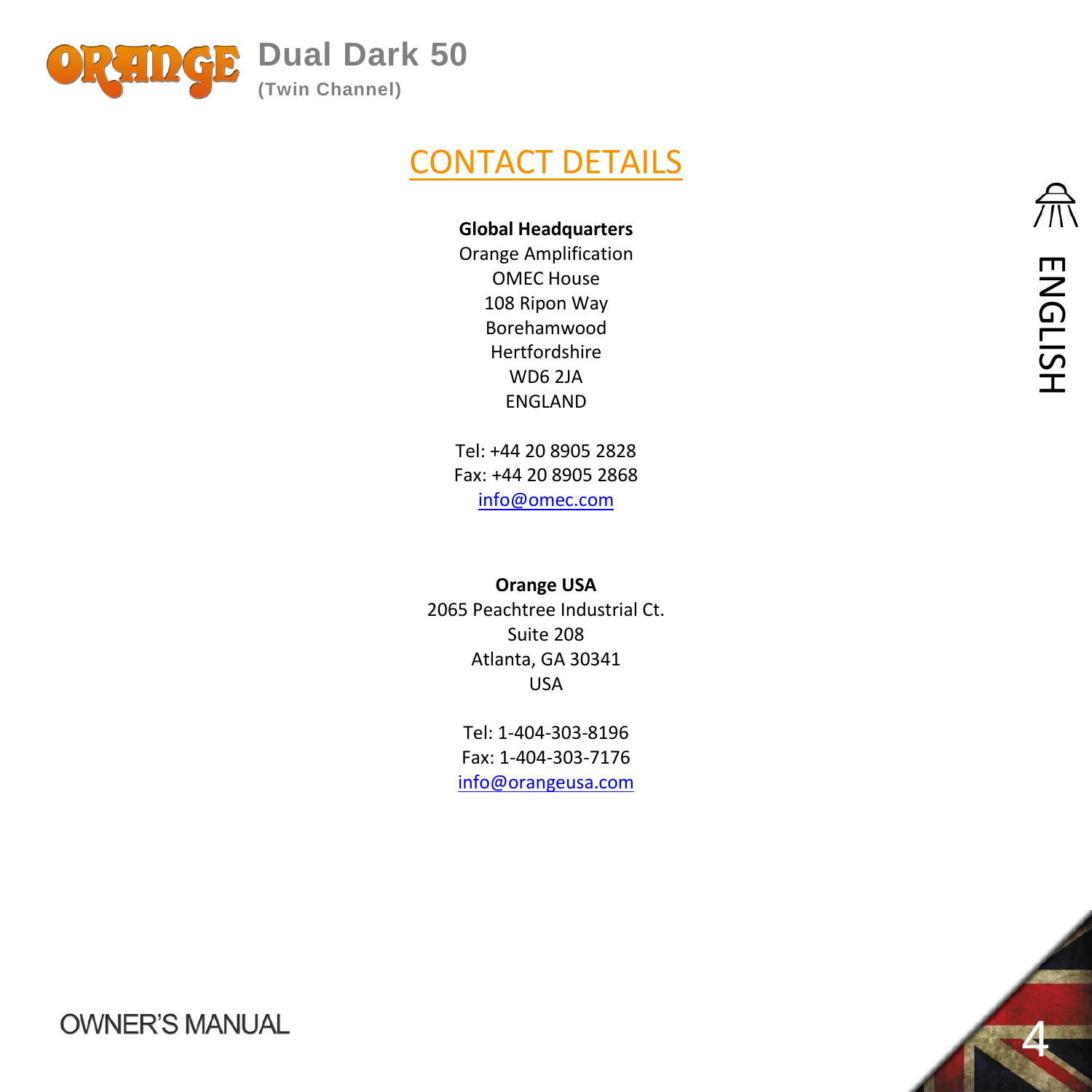

# <span id="page-4-0"></span>IMPORTANT SAFETY INSTRUCTIONS



The lightning flash with arrowhead symbol, within an equilateral triangle, is intended to alert the user to the presence of un-insulated 'dangerous voltage' within the product's enclosure that may be of sufficient magnitude to constitute a risk of electric shock to persons. Terminals labelled as "Speaker Outputs" must be connected to a speaker cabinet of the designated load rating using an un-shielded two conductor cable for speaker use at all times during operation.



The exclamation point within an equilateral triangle and "WARNING" are intended to alert the user to the presence of important operating instructions. Failure to heed the instructions will result in severe injury or death.

- Read these instructions.
- Keep these instructions.
- Heed all warnings.
- Follow all instructions





5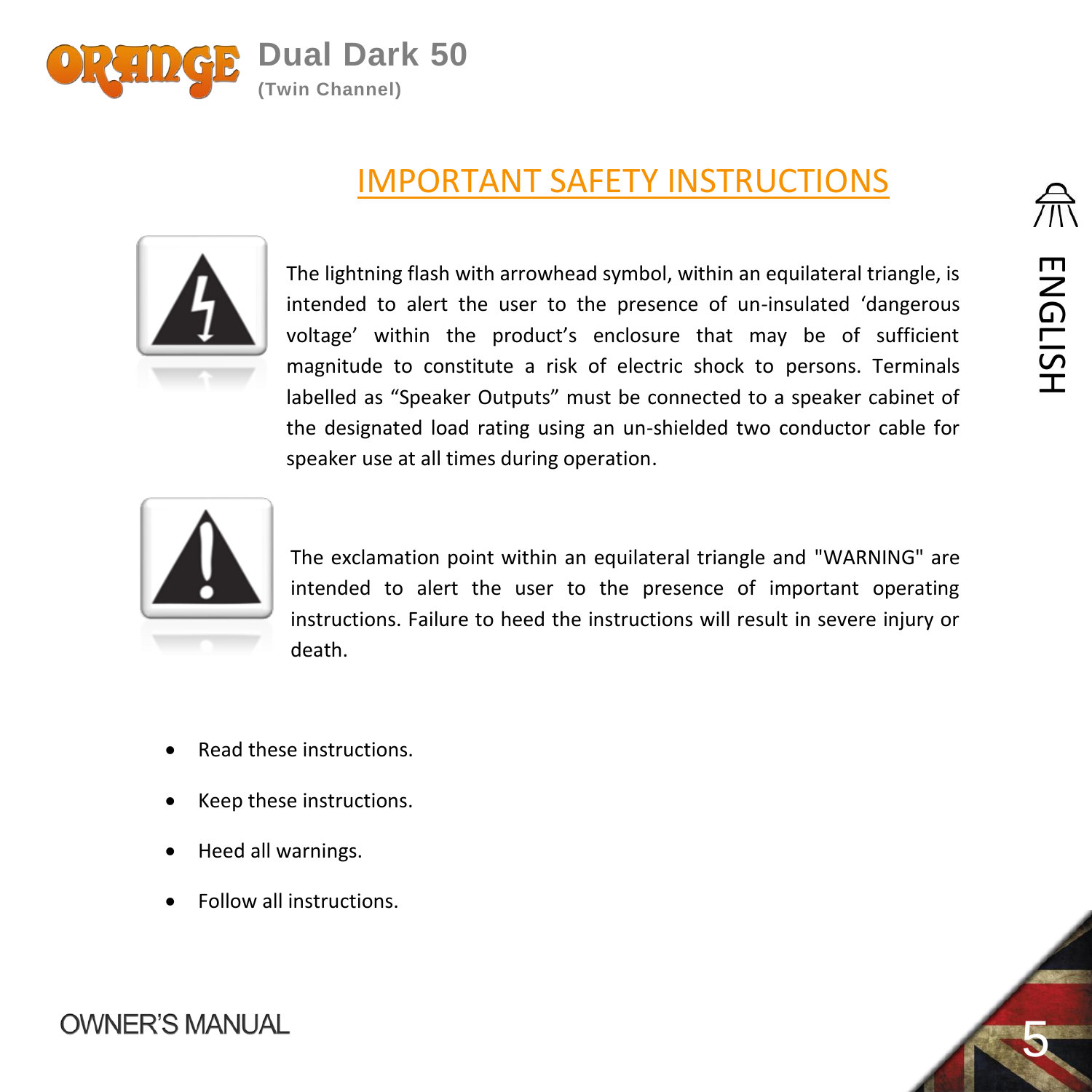

- Do not use this apparatus near water.
- Clean only with dry cloth.
- Do not block any ventilation openings. Install in accordance with the manufacturer's instructions.
- Do not install near any heat sources such as radiators, heat registers, stoves, or other apparatus (including amplifiers) that produce heat.
- Do not defeat the safety purpose of the polarized or grounding-type plug. A polarized plug has two blades, one wider than the other. A grounding type plug has two blades and a third grounding prong. The wide blade or the third prong are provided for your safety. If the provided plug does not fit into your outlet, consult an electrician for replacement of the obsolete outlet.
- Unplug this apparatus during lightning storms or when unused for long periods of time.
- Servicing: Do not attempt to service this product yourself as opening or removing covers may expose you to dangerous voltage or other hazards.
- Refer all servicing to qualified service personnel.
- Damage Requiring Service: Unplug this product from the wall outlet and refer servicing to qualified service personnel under the following conditions: (a) When the power-supply cord or plug is damaged; (b) If liquid has been spilled, or objects have fallen into the product; (c) If the product has been exposed to rain or water; (d) If the product does not operate normally by following the operating instructions. Adjust

6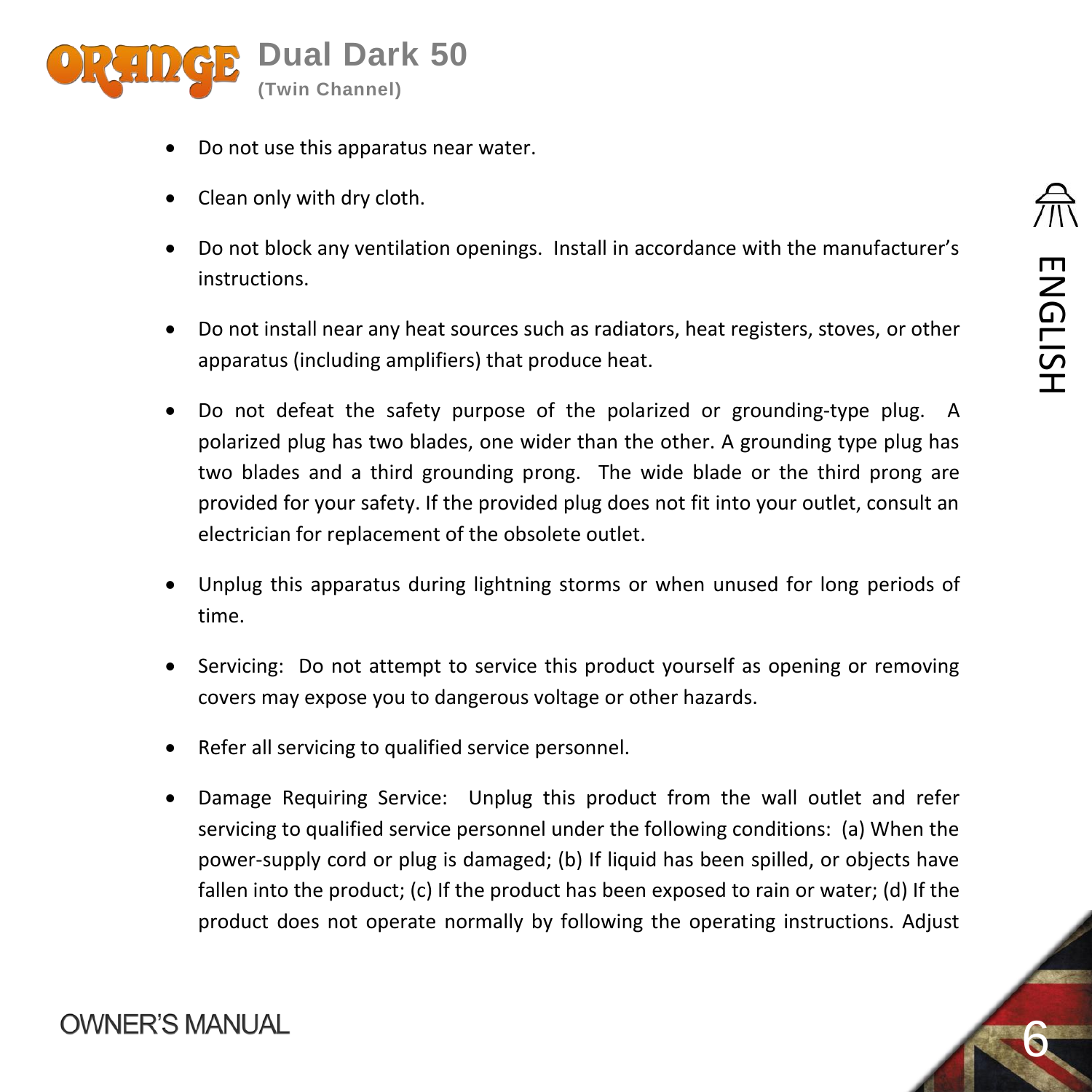

only those controls that are covered by the operating instructions. Improper adjustment of other controls may result in damage and will often require extensive work by a qualified technician to restore the product to its normal operation; (e) if the product has been dropped or damaged in any way; (f) when the product exhibits a distinct change in performance - this indicates a need for service.

 Replacement Parts: When replacement parts are required, be sure the service technician has used replacement parts specified by the manufacturer or have the same characteristics as the original part. Unauthorised substitutions may result in fire, electric shock, or other hazards.



This Orange Amplifier conforms to UL Standard 60065 for Audio, Video and Similar Electronic Apparatus - Safety Requirements;

Certified to CAN/CSA-C22.2 No. 60065-03; IEC 60065 2001 + A1:2005--

This product complies with the WEEE Directive (2002/96/EC) marking requirement. This affixed product label indicates that you must not discard this electrical/electronic product in domestic household waste.



ENGLISH

**ENGLISH**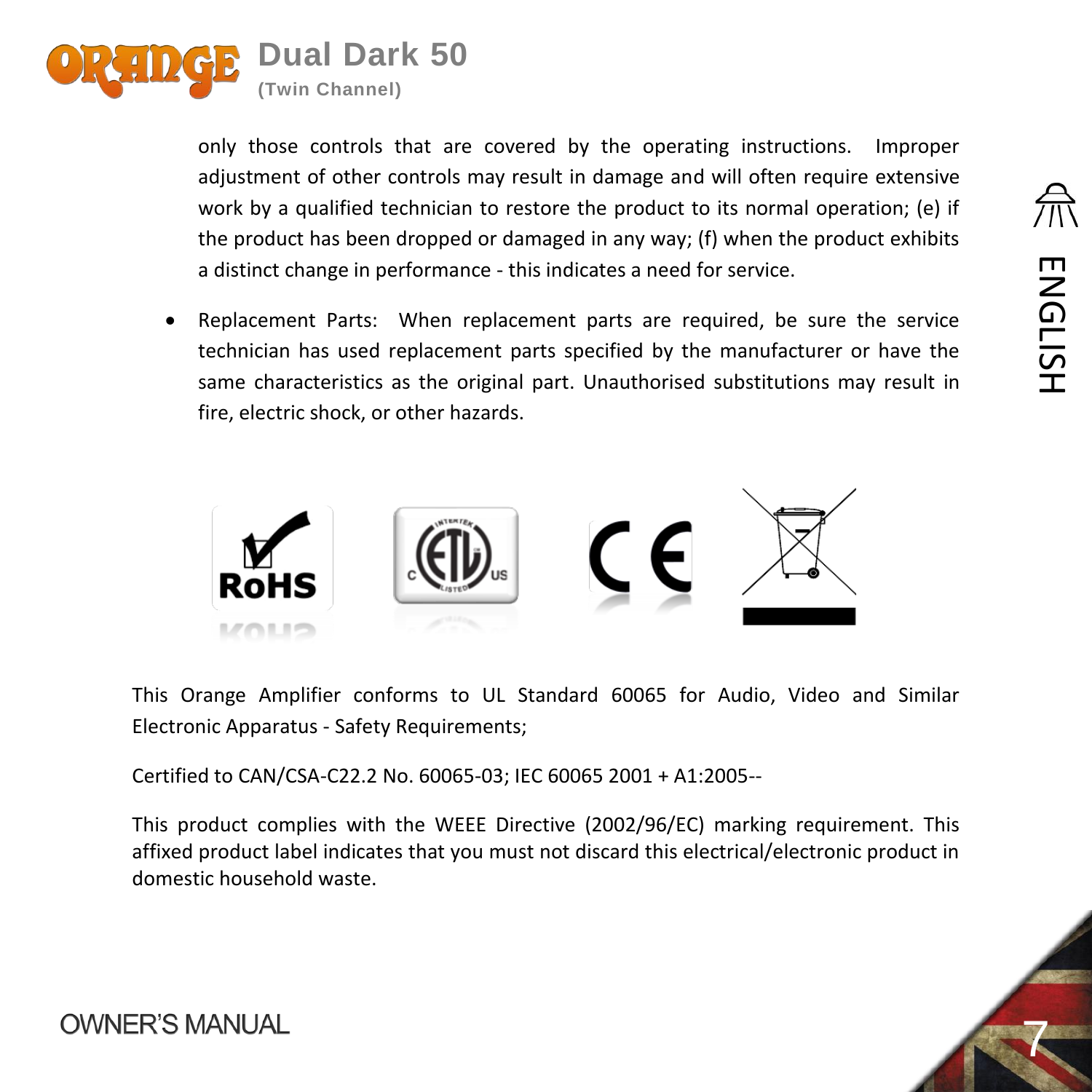<span id="page-7-0"></span>

# USING YOUR AMPLIFIER

#### **IMPORTANT!**

**For countries or regions with a mains voltage of 120V, please switch the small mains selector to 120V and replace the fuse in the black pull out fuse tray, below the mains inlet, with the 120V version supplied.**

**For countries or regions with a mains voltage of 230V, please switch the small mains selector to 230V and replace the fuse in the black pull out fuse tray, below the mains inlet, with the 230V version supplied.**

**Mains Fuse:**

T3.15 Amp for 120V

T1.6 Amp for 230V

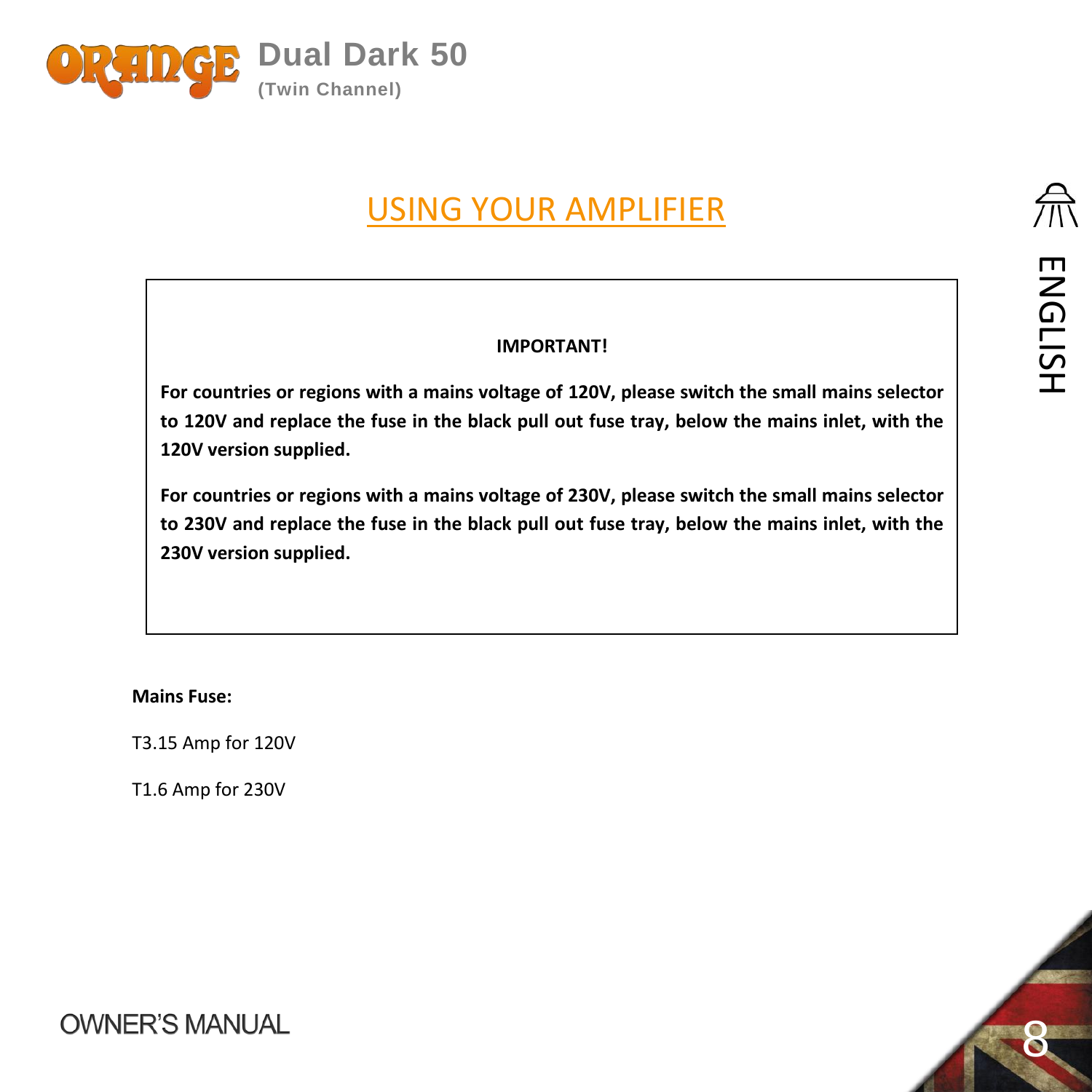

#### **Make sure the correct speaker load is connected (see Rear Panel Features):**

- $\bullet$  1 x 16 Ohm cabinet Use the 16 Ohm speaker jack socket.
- 2 x 16 Ohm cabinets Use both of the 8 Ohm speaker jack sockets.
- 1 x 8 Ohm cabinet Use either of the 8 Ohm speaker jack sockets.

Switch the Power toggle to the 'On' position for around one minute before switching the Standby toggle to either the 'Half' or the 'Full' position to allow the valves to reach operating temperature.

9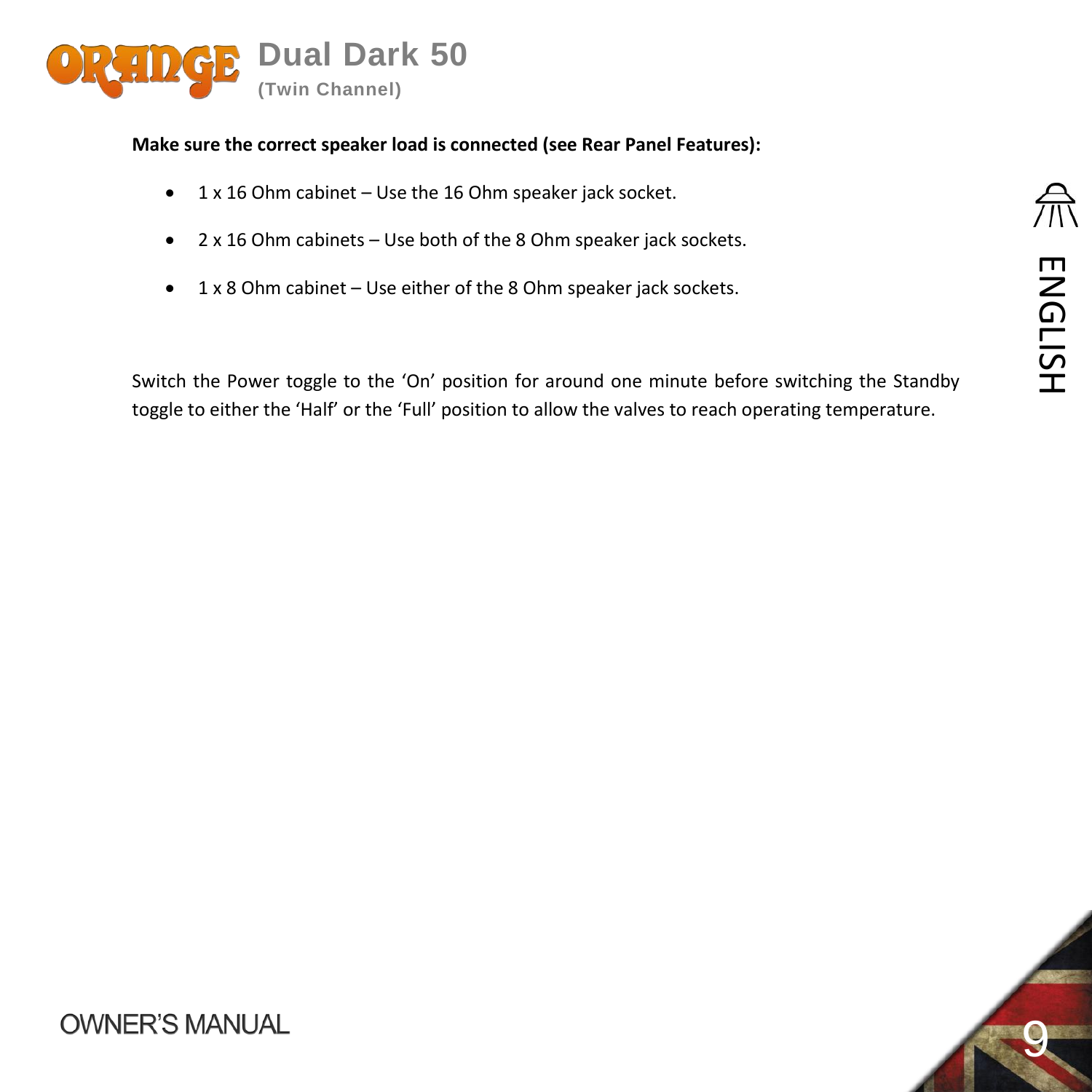<span id="page-9-0"></span>

# FRONT PANEL FEATURES

## **(RIGHT TO LEFT)**

#### **Input Jack Socket**

Plug your instrument into this jack socket.



## **Gain Control (Channel B)**

This controls the gain level of Channel B.



## **Shape Control (Channel B)**

This controls the frequency sweep on Channel B. It adjusts between all midrange (minimum setting) to all bass and treble with no midrange (maximum setting).



#### **Volume Control (Channel B)**

This controls the output volume of Channel B.



## **Gain Control (Channel A)**

This controls the gain level of Channel A.



## **Bass Control (Channel A)**

This controls the bass response of Channel A.



## **Middle Control (Channel A)**

This controls the midrange response of Channel A.

10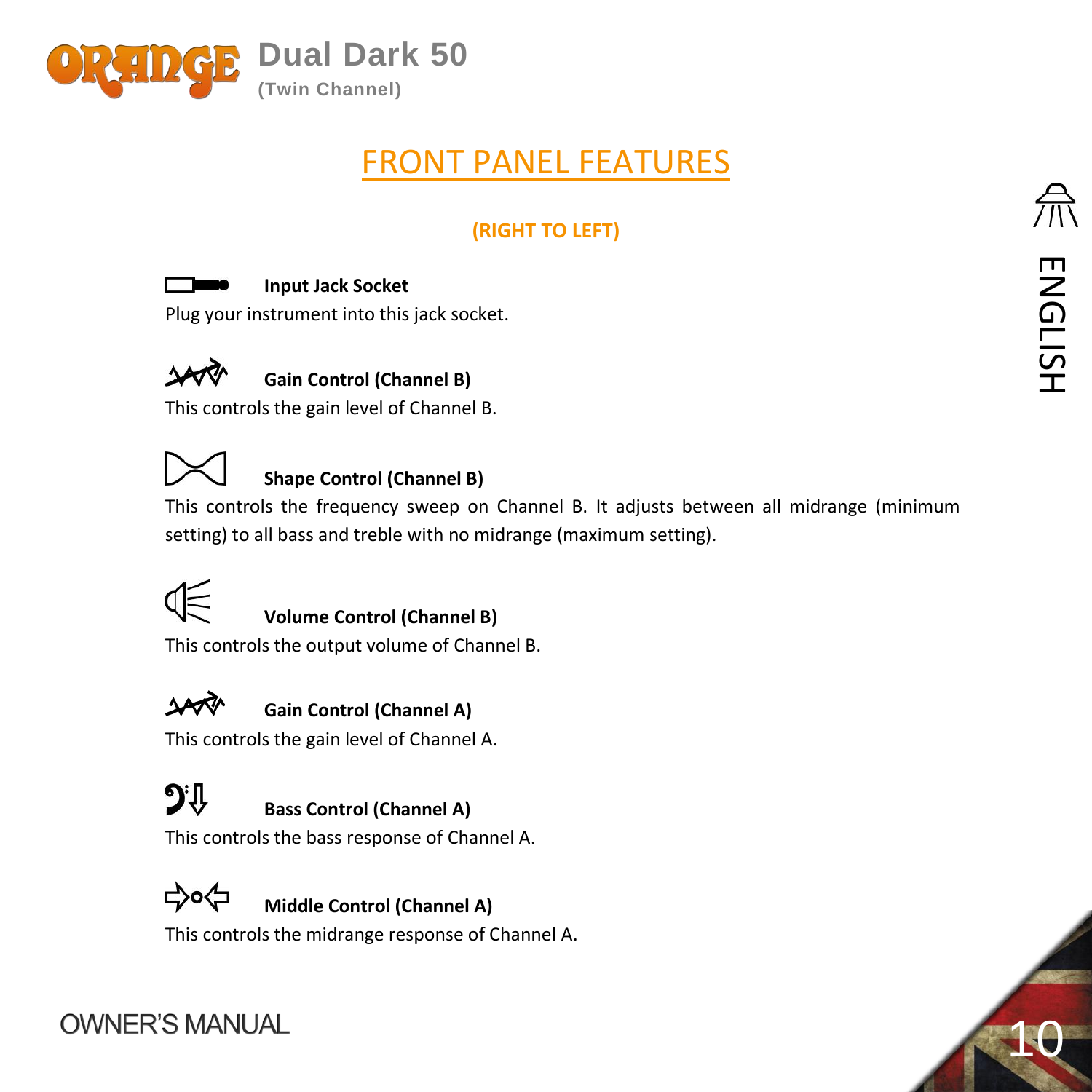



## **Treble Control (Channel A)**

This controls the treble response of Channel A.



## **Volume Control (Channel A)**

This controls the output volume of Channel A.

## **Attenuator Control**

This controls the amount of attenuation for both channels. Turn clockwise to reduce the overall volume level. This can be defeated using a latching footswitch.

#### **TLTL**  $\Omega$

#### **Channel Switch**

Use any latching footswitch to change channel using this socket. *(Note – The front panel channel toggle switch must be switched to Channel A for the footswitch to function.)*



## **Full/Standby/Half Toggle Switch.**

This turns on the operating voltages to the valves so that the amp is ready to play when switched to either the 'Half' or 'Full' position.

- **Full Power** = 50 Watts.
- **Half Power** = 25 Watts.



#### <span id="page-10-0"></span>**Power Toggle Switch.**

This turns on the mains power to the amplifier and allows the valves to warm up before use. *(Note – The Half/Standby/Full toggle switch should be in the 'Standby' position while the valves are warming up.)* 

11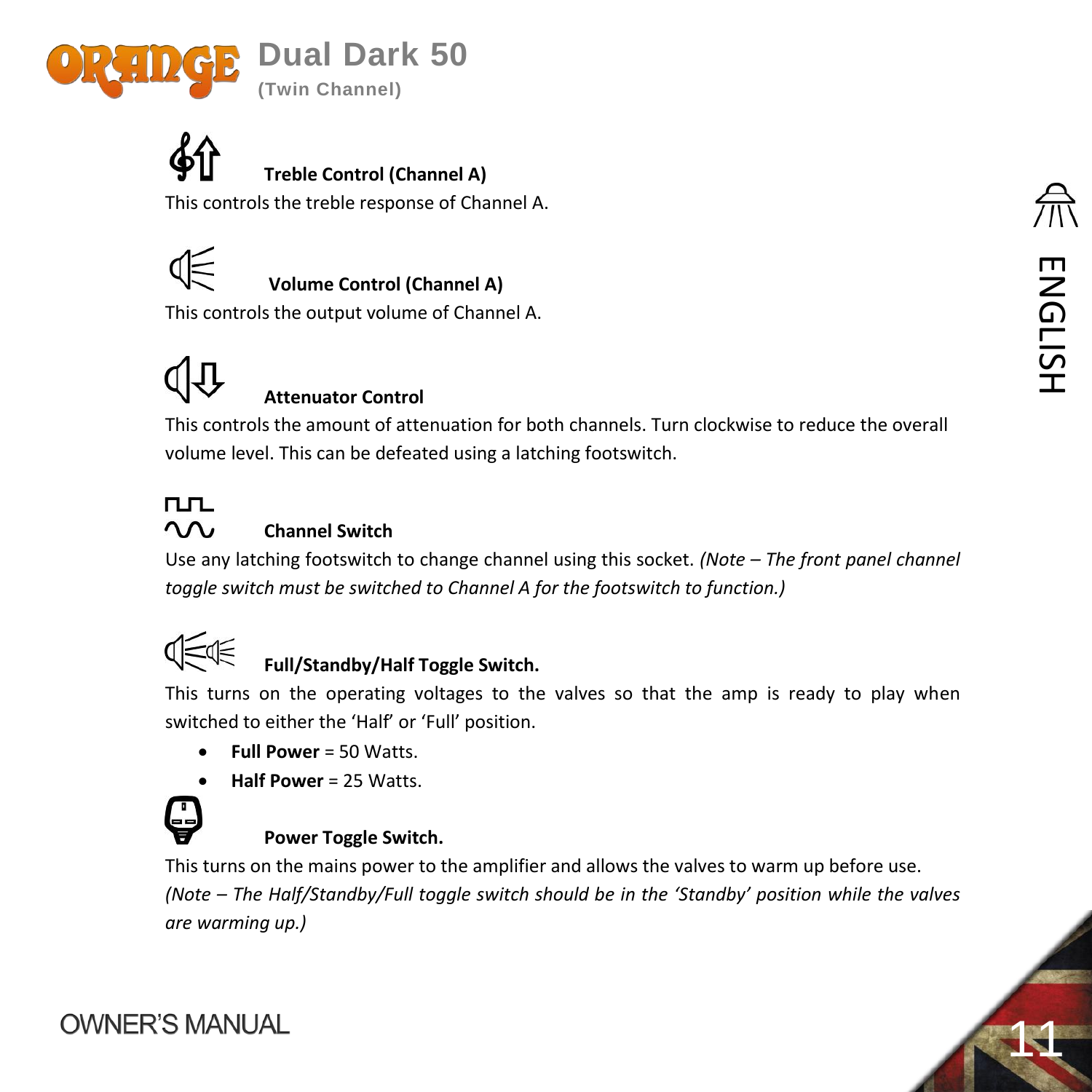

# REAR PANEL FEATURES



## **Valve Effects Loop (Send and Return)**

Use the 'Send' jack socket to go to the input of time based effects pedals or rack equipment such as delay, chorus, etc.

Use the 'Return' jack socket to return from the output of the effects being used.

*(Note – Effects such as overdrive, fuzz, wah wah, tuner, etc, are probably best placed between the instrument and the input of the amplifier.)*



#### **Attenuator Footswitch Jack Socket**

Use any latching footswitch to defeat the Attenuator control.

*(Note – This works well for louder lead solos where extra gain is not required. An Orange footswitch will illuminate when the boost is not engaged.)*



#### **Channel Footswitch Jack Socket**

Use any latching footswitch to change channel using this socket.

*(Note – The front panel channel toggle switch must be switched to Channel A for the footswitch to function.)*



**Speaker Jack Sockets (16 Ohm, 8 Ohm, 8 Ohm)**

Please to refer to 'Using Your Amplifier'.



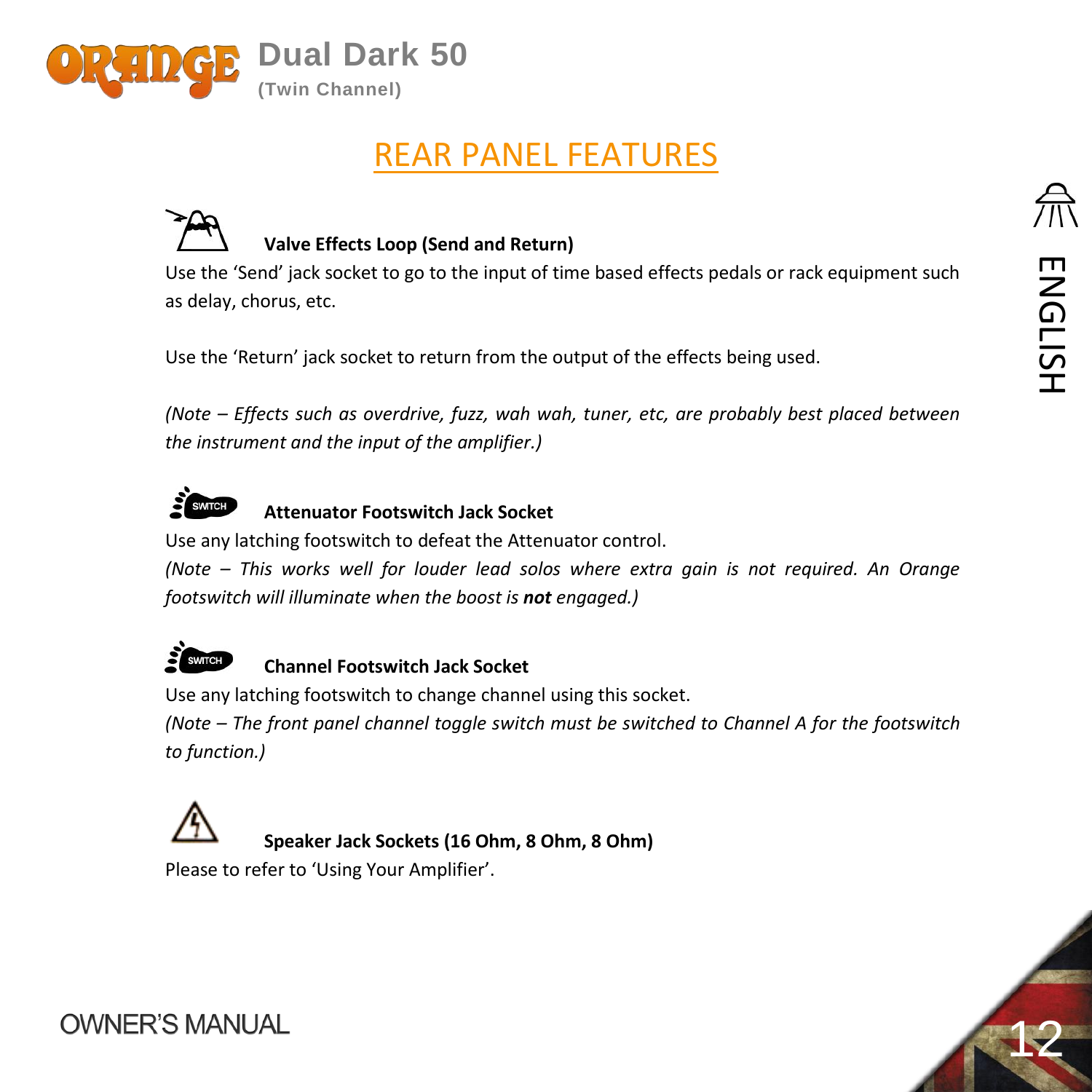

#### **HT Fuse**

1 x T630mA *(Note – This will blow if any of the power amp/output stage valves short. This helps to protect the rest of the circuitry.)*

## **Valves**

Preamp and phase inverter: 5 x ECC83/12AX7 valves Effects loop: 1 x ECC81/12AT7 valve Power amp: 2 x EL34/6CA7 valves

Valve position diagram available at [www.orangeamps.com](http://www.orangeamps.com/)

# VALVES AND FUSES CAN FAIL AT ANY TIME!

From time to time output and preamp valves may fail. We suggest that output valves are changed at least once a year and that all class AB models (50 watts and above) will benefit from having the bias checked and adjusted. Bias checking must be carried out by a qualified engineer.

Orange amps are protected from damage caused by valve failure and inconsistent mains voltage by various fuses. We recommend that Orange users have a set of spare valves and fuses.

For more information on maintenance and for accessories and spares, please visit:

**[www.orangeamps.com](http://www.orangeamps.com/)**

13